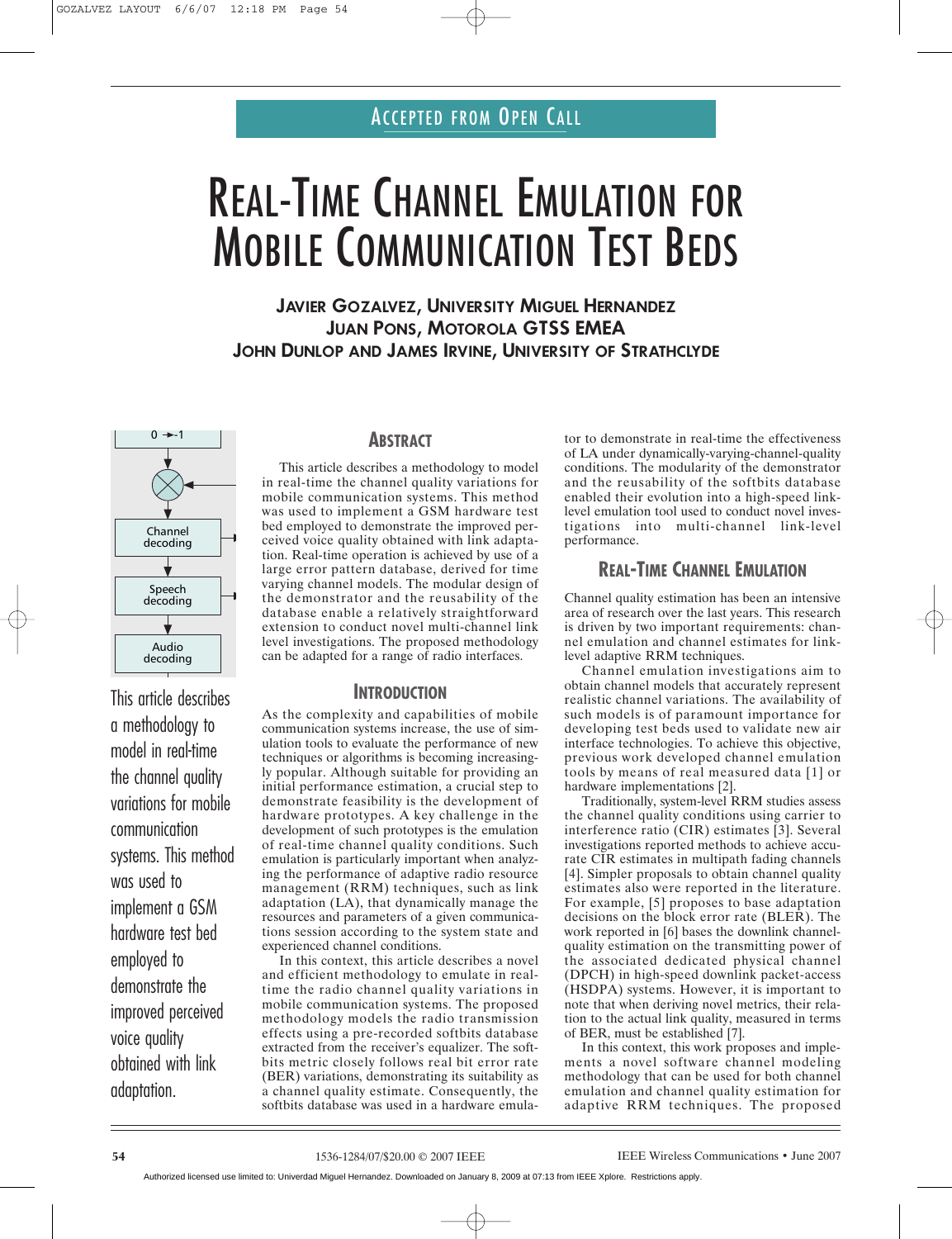

**■ Figure 1.** *Method of extracting the softbits database.*

methodology, closely following BER variations and requiring a much lower computational cost compared to CIR estimates, extracts channel quality metrics directly from the transmission chain. In particular, the approach achieves realtime channel emulation by modeling the radio transmission effects using a large-scale error pattern database obtained from previous bit level simulations. The described approach is based on the global system for mobile (GSM) communications system but can, in principle, be adapted for a range of radio interfaces.

## **SOFTBITS DATABASE EXTRACTION**

The proposed channel emulation approach models the received bit-stream quality using a softbits database. This database was produced, as illustrated in Fig. 1, through bit-level simulations using the package now called CoCentric System Studio (formerly called COSSAP). The bit-level simulator is composed of three main parts: transmitter, radio transmission, and receiver. The transmitter's design follows the GSM/GPRS (general packet radio service) specifications and includes: formatting and building of a GSM normal burst and the Gaussian minimum shift keying (GMSK) modulator. The radio transmission includes the multipath radio channel, implemented as described in the GSM05.05 standard, and the effects of thermal noise and co-channel interference. The interference is modeled as a single, strong, random, and continuous GSMmodulated interfering signal following the guidelines in GSM05.05. The interfering signal is uncorrelated with the transmitting signal, and the same interfering pattern is used for all CIR levels. The design of the receiver part is only specified in the GSM specifications by means of performance requirements. In this work, the main blocks of the receiver are a correlator and an equalizer. The correlator uses the GSM training sequence to estimate the channel impulse response, which is then used by the Viterbi equalizer to recover the transmitted signal.

The Viterbi algorithm maximizes the probability of the transmitted sequence, given the received samples. This is achieved by minimizing the Euclidean distance, or metric difference, between the received signal and all possible transmitted reference signals. The algorithm is based on a recursion over the accumulated Euclidean distance for each of the 16 equalizer states. An equalizer state is represented by the history of the previously transmitted five bits. For each of the 16 new possible states, the Viterbi algorithm selects the most likely transition to the new state by comparing the accumulated path metrics of the two predecessor states plus the branch metrics. The most likely pre-state is stored in the survivor memory. The difference between the metrics of the two accumulated paths is stored for the soft decision. To allow for a quantized soft output, the variation of the energy from burst to burst must be compensated. To do that, the metric differences are normalized by a noise estimate. This noise estimate is extracted from the training sequence, as the average Euclidean distance between the received symbols and the reference symbols for the training sequence bits. Finally, the soft decision value produced for each data bit on the received burst is quantized with 10 bits. These softbits indicate the degree of confidence placed in the equalizer decision for the corresponding data bit. Positive values of a softbit indicate that the equalizer considers the received data bit to be equal to one, while negative values suggest the received data bit is equal to zero. The larger the amplitude of the softbit, the more reliable is the equalizer decision. The soft output average (SOA) channel metric is then defined as the average of the modulus of the softbits for each data bit of a GSM burst.

A softbit magnitude is defined as the softbit value multiplied by 1 if the transmitted data bit is binary one or by –1 if the transmitted data bit is binary zero. A softbit magnitude is then positive if the equalizer's estimation was correct and negative if it was incorrect. The softbit magnitudes, representing the radio transmission effects, are then stored so that they can be used in any process requiring the channel emulation. This is possible since the softbit magnitudes and the transmitted data bits are uncorrelated for the considered modulation scheme. The softbit magnitude is also statistically independent of whether any bit in a burst is a binary one or zero. As a result, the softbits magnitude database can be used to model the radio transmission of any data sequence.

A database of prerecorded softbits was generated to use in the hardware demonstrator. Softbit magnitudes were produced for single- and multi-slot transmissions, different mean CIR values, mobile speeds, and radio channels (typical urban and rural environments).

The Viterbi algorithm maximizes the probability of the transmitted sequence, given the received samples. This is achieved by minimizing the Euclidean distance, or metric difference, between the received signal and all possible transmitted reference signals.

Authorized licensed use limited to: Univerdad Miguel Hernandez. Downloaded on January 8, 2009 at 07:13 from IEEE Xplore. Restrictions apply.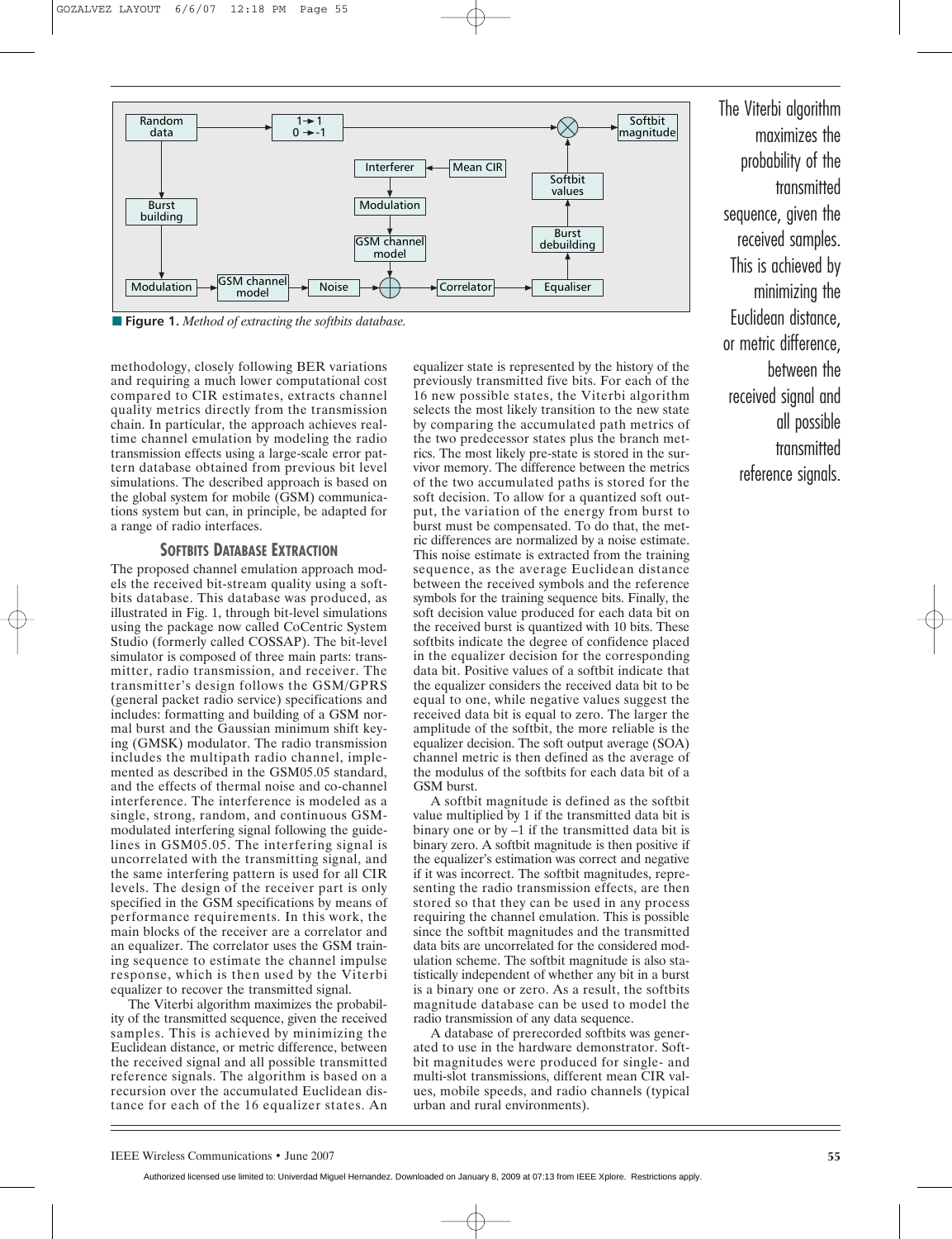## **REAL-TIME CHANNEL EMULATION**

The real-time implementation of a full transmission chain using the softbits database is illustrated in Fig. 2. To model the effects of the radio transmission, the softbit value of each received data bit is generated by mapping the transmitted data bits equal to a binary one to 1, and the ones equal to zero to –1, and then by multiplying the output of this mapping by the corresponding softbit magnitude. The softbit magnitude is extracted, from pre-recorded sequences, according to the scenario and experienced CIR. When simulating the physical layer, the channel coding output is first interleaved and then the propagation effects are added. The output of this sum is then de-interleaved before being passed to the channel decoding process. However, de-interleaving the softbit magnitudes, representing the propagation effects, and adding them to the channel coding output is equivalent. The last solution was adopted for the sake of simplicity.

## **VALIDATION OF THE SOFTBITS PROPOSAL**

To assess the softbits suitability as channel quality metrics, [8] investigated their relationship with the BER. The aim of this investigation was to demonstrate that the softbits closely follow real BER variations and exhibit a similar dynamic behavior. To conduct this investigation, the SOA values



■ **Figure 2.** *Modeling a full transmission chain using the softbits database.* 

were first mapped onto BER estimates, and then their prediction error was compared against that obtained when the real BER sequence was known. The prediction error, defined as the difference between the real BER and the predicted BER in this case, the BER observed in the previous time-division multiple access (TDMA) frame not only provides information on how closely the softbits follow BER variations but also on their suitability as a triggering criteria for LA algorithms. In fact, LA algorithms are prediction schemes because they forecast channel quality conditions and the consequent best transport mode, based on previous channel estimates.

Figure 3 compares the BER prediction error obtained using the SOA metric against the one that could be achieved if the real BER was known.1 As can be observed, the SOA prediction error is very similar to the one obtained from the real BER sequence itself. This indicates that the proposed softbit metric can be considered as a valid channel estimate, and that it also can be used to forecast the expected BER with the same degree of accuracy as could be achieved if the real BER was known.

# **HARDWARE DEMONSTRATOR**

To demonstrate the usability and potential of the real-time channel emulation approach being proposed, the authors implemented a hardware emulator used to demonstrate the effectiveness of LA to improve GSM speech quality under dynamically varying channel quality conditions. The demonstrator was developed in the Cairngorm project, a joint venture involving Motorola, Scottish Enterprise, and the University of Strathclyde. The implemented prototype was shown in a number of industrial events including the Embedded Systems Show, the UK's largest system engineering event.

## **LINK ADAPTATION**

LA has been identified as a key RRM technique implemented in evolved second generation (2G) systems, such as adaptive multi-rate (AMR), GPRS, or enhanced data rates for global evolution (EDGE), and in evolved third generation (3G) systems such as HSDPA. The basis of LA is to assess the short-term radio channel conditions and then use a transport mode (modulation and/or coding scheme) from a set of possible modes that is optimized for these conditions according to a predefined criteria. The different transport modes must provide different resilience to propagation errors under unfavorable radio conditions.

The hardware demonstrator implements a gross rate LA algorithm where the adaptation is performed between the standard GSM half-rate (HR) scheme and the extended half-rate (EHR) scheme [9]. The EHR format, proposed to illustrate the potential benefits of LA, uses the half rate speech codec output with extended error protection within a full rate channel. By increasing the error protection, the EHR scheme enables an increase in the robustness of the

*<sup>1</sup> The BER was obtained from extensive link-level simulations.*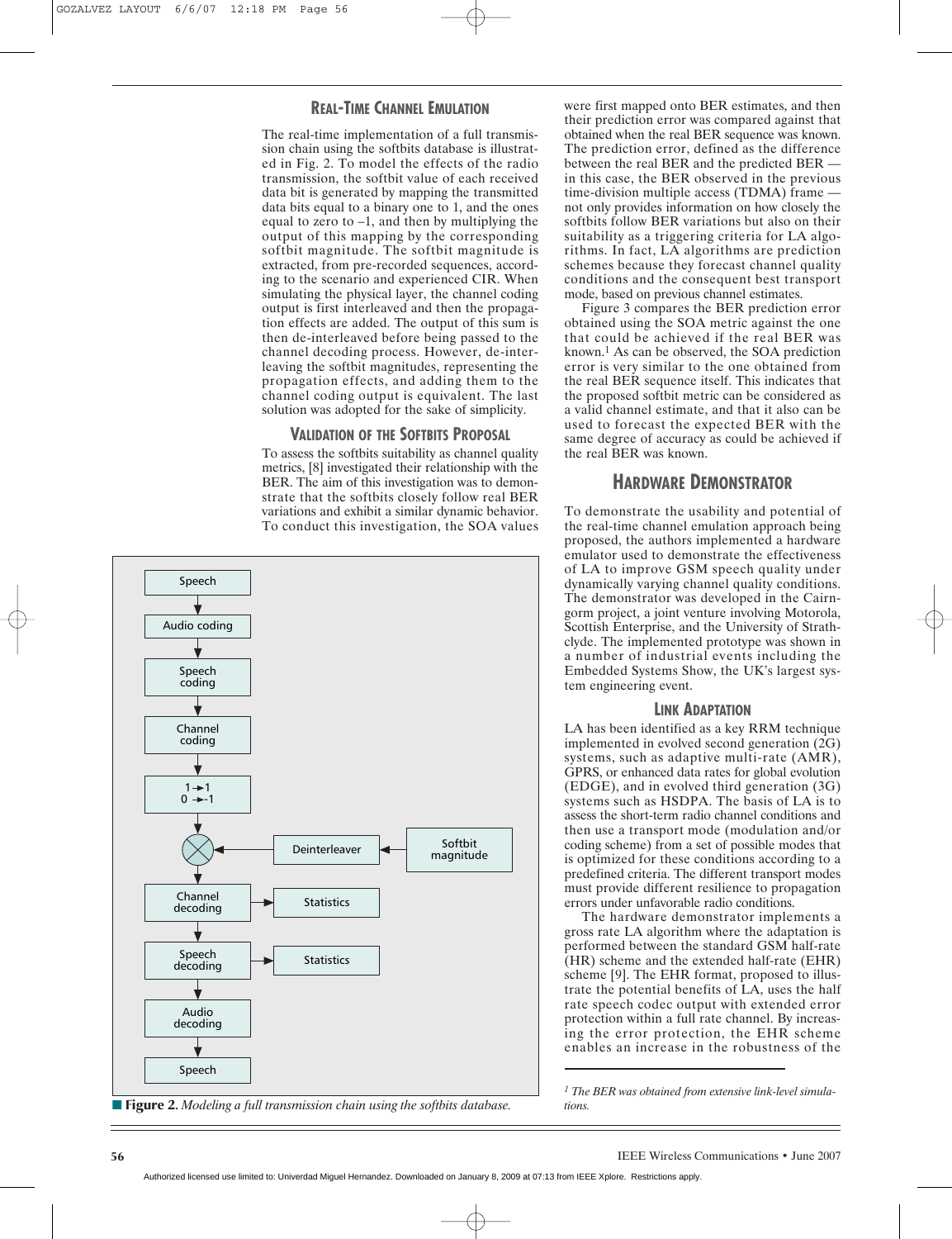speech channel under bad channel conditions. Such robustness can be seen in Fig. 4, which shows under varying CIR conditions, the performance of the standard GSM codecs — full-rate (FR), enhanced full-rate (EFR), and HR — and the EHR proposal. The HR codec exhibits a lower performance since it uses a traffic channel/half-rate speech (TCH/HS) channel, compared to the other schemes that employ a traffic channel/full-rate speech (TCH/FS) channel.2 On the other hand, twice as many users may be supported by use of the HR codec. As a result, the implemented gross rate LA algorithm offers a trade-off between error protection and capacity.

It is interesting to note that the combination of the EHR, FR, and EFR codecs is very similar to the AMR-FR mode of the AMR codec. The modular design of the demonstrator and the possibility to extend the real-time channel emulation methodology to other systems, highlight the possibility to easily integrate AMR into the emulator and to further evolve the demonstrator to emulate other systems, as it will be demonstrated later with GPRS.

# **STRUCTURE AND COMPONENTS OF THE DEMONSTRATOR**

The demonstrator is composed of three main elements: a PC and two Motorola DSP56307 evaluation module (EVM) boards. The PC includes the graphical user interface (GUI) and the GSM simulator. The GSM simulator models the radio channel and extracts, according to the experienced channel quality conditions (represented by the CIR), the softbits modeling the quality of the received bit stream. The softbits are transmitted to the slave EVM, which includes the channel coding and decoding, and carries out the LA process. The master EVM implements the GSM speech codecs and the audio interface. Both DSP boards work stand-alone, and the system works in real-time.

Following the GSM specifications, the master EVM produces 20 ms speech frames.3 This EVM implements in parallel the three GSM standard speech codecs (FR, HR, and EFR) that were provided by Motorola as library modules. This parallel implementation enables a seamless switch between the codecs without any loss in speech quality as the selected speech codec is changed.

After receiving the speech-coded frames from the master EVM, the slave EVM performs the channel coding process. Four channel coding schemes are implemented in parallel: FR, HR, EFR, and EHR. In parallel, the slave EVM receives from the PC the softbits modeling the channel quality variations. The received softbits are de-interleaved, following either the FR or HR



**■ Figure 3.** *BER prediction error.*



■ **Figure 4.** Performance of the GSM codecs. Segmented SNR (SegSNR) is *defined as the arithmetic mean of the SNR of voice packets where SNR is the ratio of the input vocal signal variance to reconstruction error variance. It is well correlated with mean opinion score (MOS) [10].*

de-interleaving scheme, before being multiplied to the output of the channel codecs. The resulting data sequences are then passed to the channel decoders before being passed to the master EVM for performing the speech and audio decoding.

The slave EVM also implements the described gross-rate LA algorithm. The algorithm bases its mode selection on the SOA channel metric; the work reported in [8] demonstrated its suitability as a channel estimate for LA algorithms. Considering the trade-off between capacity and error correction present with the considered codecs, an ideal selection algorithm is the one that selects the less protected mode (also offering the higher capacity) for which the speech frame can be transmitted without significant errors. As a result, the implemented switching thresholds were

*<sup>2</sup> While the TCH/FS channel uses the assigned physical channel in each TDMA frame, the TCH/HS channel uses only one time slot in alternate TDMA frames, which permits allocating two users to the same physical channel.*

*<sup>3</sup> The timing introduced by the audio coding process, and imposed by the GSM standard, is used to synchronize all the elements of the demonstrator, hence the term master EVM.*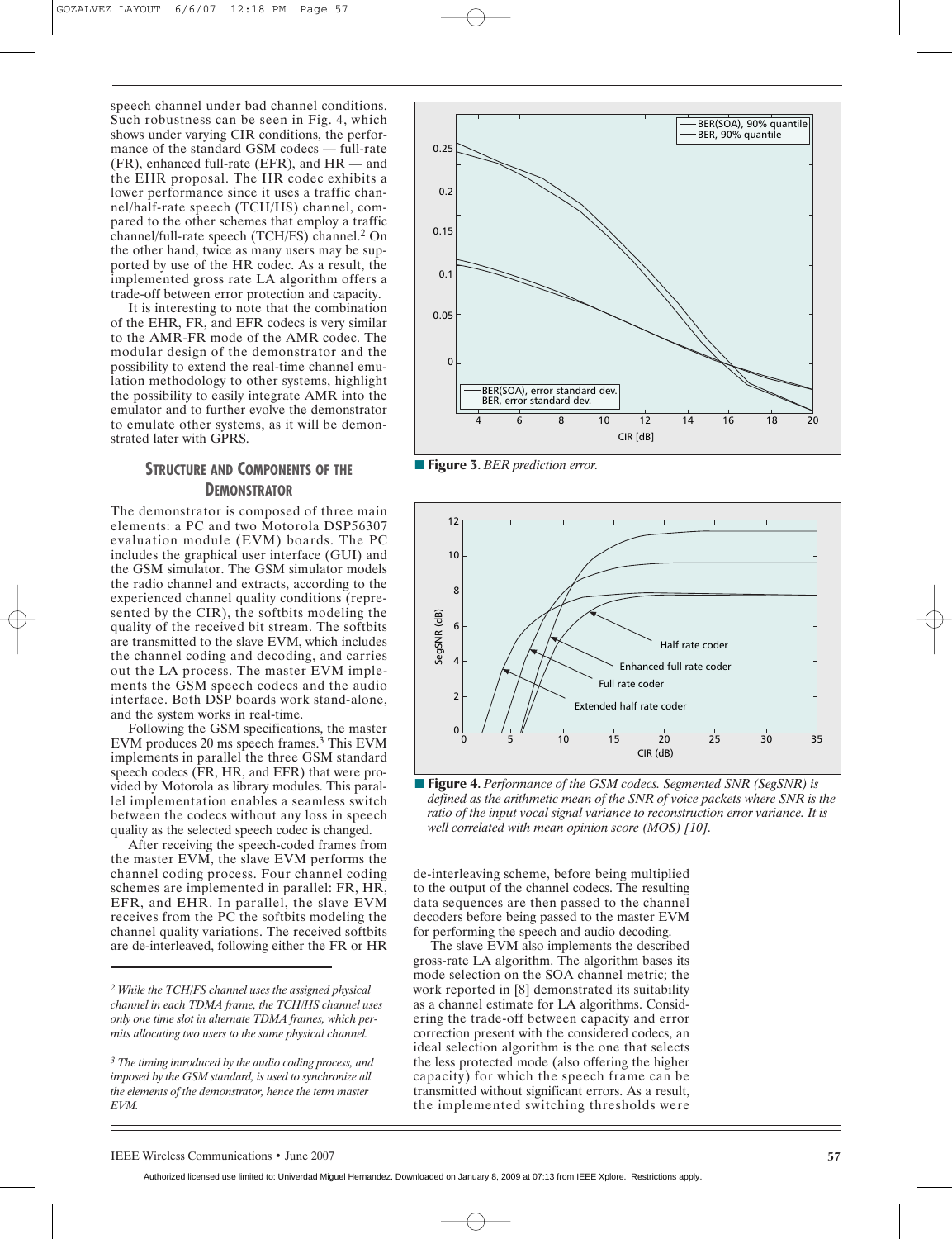selected so that the frame erasure rate (FER) is close to that obtained using EHR during the entire call, while the usage of EHR is kept low [9]. The LA algorithm uses a filter to produce the metric prediction for the next TDMA frame. Although the channel quality is estimated at each frame, a metric prediction is only produced once every eight TDMA frames in the hardware prototype. The triggering algorithm is based on a hysteresis window to reduce the likelihood of fast consecutive changes when the channel quality varies around the switching thresholds.

The real-time capability of the emulator is made possible by modeling the effects of the GSM transmission chain using the softbits database. During a simulation run, the PC extracts the corresponding softbits that are sent to the slave EVM, according to the experienced CIR and the modeled scenario.4 The PC was equipped with a high-speed RS232 card to transmit the softbits to the slave EVM. The slave EVM uses the serial communication interface (SCI) port with a transmission rate of 307kb/s for this link. The master and slave EVM exchange speech frames using the enhanced synchronous serial interface (ESSI) interface working at a speed of 4.096 Mb/s. The real-time nature of the emulator and the timing imposed by the GSM required a careful definition and implementation of a synchronization and communication protocol between the different elements of the demonstrator [11].

## **REAL-TIME PERFORMANCE**

To obtain an initial indication of the expected perceived voice quality improvements that could be achieved with the implemented LA algorithm,



**■ Figure 5.** *Real-time LA performance.*

a series of offline mean opinion score (MOS) tests were run. A MOS test is a method used to obtain a subjective assessment of the speech quality in a given system. For that purpose, the opinions of a group of listeners subjected to speech laboratory tests are collected during the experiment. The tests consider a five-point opinion scale: excellent, good, fair, poor, and bad. In the conducted experiments, the application of LA improved the voice quality by more than one point for medium speeds, passing from a perceived quality between poor and fair when not considering LA, to a perceived quality of close to good with LA. The LA voice quality improvement was less noticeable at low speeds. This is due to the fact that at slow speeds, multipath fades affect a significant number of successive data bursts. As a result, the interleaving process is not capable of randomizing (or spreading) channel errors, which significantly reduces the efficiency of the coding schemes, irrespective of the error protection. On the other hand, high speeds contribute to spreading propagation errors, producing shorter error lengths. In this case, robust coding schemes (such as EHR) are capable of correcting such errors, which results in a superior voice quality.

Figure 5 depicts an example of the improvements that can be obtained using LA in the realtime hardware emulator. Counting from the top, the first sub-plot shows the CIR variations in dB, and the second one indicates the BER at the input of the channel decoder. Considering that the implemented LA algorithm switches between the HR and EHR codecs, the third sub-plot displays the selected codec. Finally, the fourth and fifth sub-plots illustrate, respectively, the measured bad frame indicator (BFI) using only the HR codec and using LA. Importantly, as can be observed from Fig. 5, the use of LA can alleviate *black spot* situations. In the example considered, the link quality is considerably degraded, between the 10th and 20th second, as the CIR sharply decreases and remains at low levels. This sharp and sudden link quality decrease is detected by LA, automatically switching to the more robust coding scheme (EHR). Only after the quality improves during a given amount of time, will the LA algorithm switch back to the less robust coding scheme (HR). Considering just the interval between the 10 and 20 s markers, the FER is reduced from 3.3 percent when only HR was considered to 0.4 percent with the use of LA. This reduction produced a significant improvement in terms of perceived voice quality during the real-time evaluation.

# **GPRS EMULATION**

The demonstrator's modularity and the reusability of the softbits database permitted the development of an enhanced software version of the emulator used to analyze the GPRS link-level

*<sup>4</sup> A series of CIR sequences, previously extracted as a user moves within a closed circuit in an urban environment, is available. These sequences were obtained for different scenarios, varying the base station (BS) locations and user speeds (pedestrian and vehicular). Alternatively, the CIR sequences also can be produced manually through the GUI.*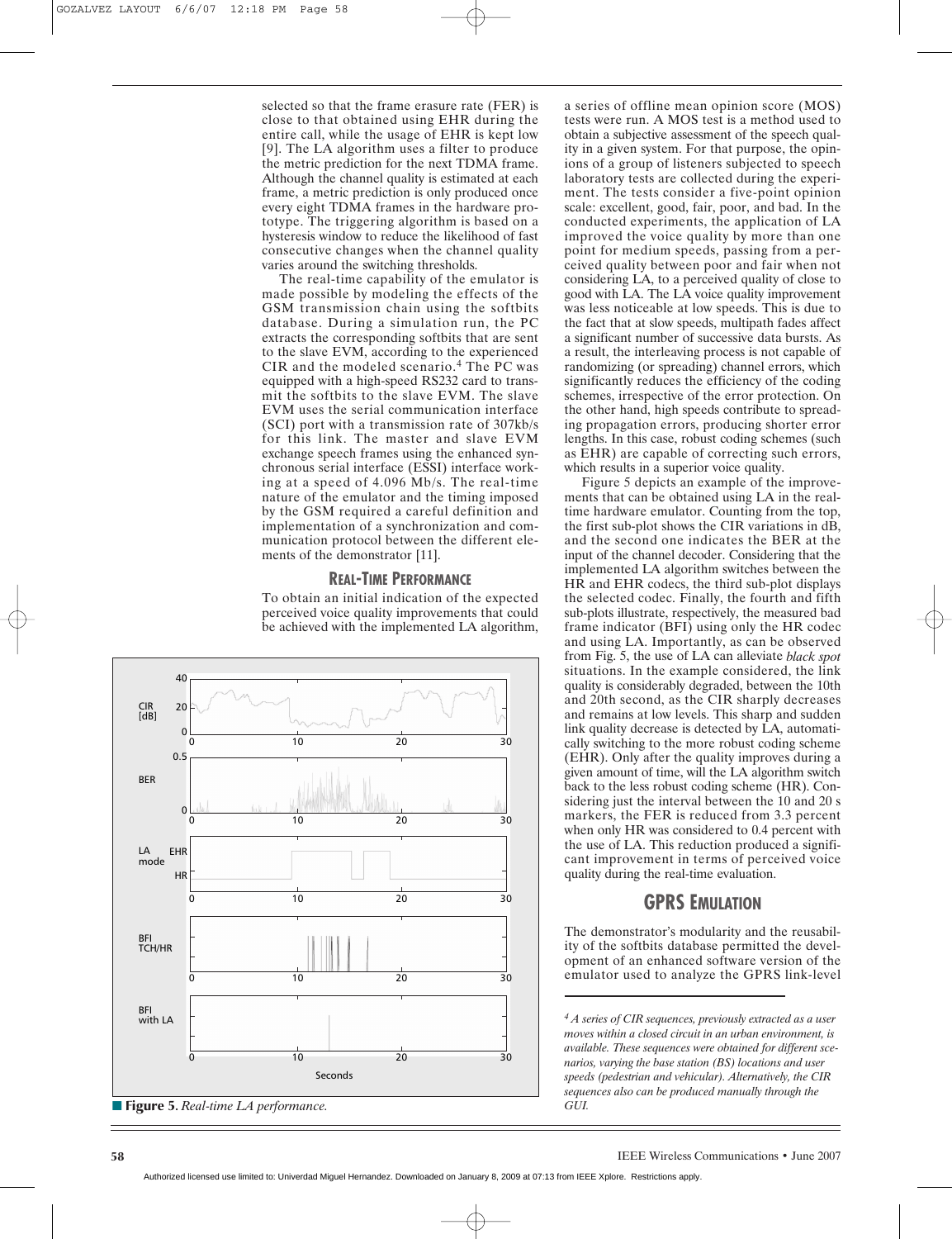performance. Such extension has required the substitution of the GSM channel coding and interleaving schemes by their corresponding GPRS counterparts. The GPRS software emulator reuses the softbits database modeling the channel transmission errors because GSM and GPRS use the same physical radio frequency (RF) layer. A further extension to emulate the EDGE GMSK modes also was performed in [12]. It is important to emphasize that the development of softbits databases to model radio transmissions effects is not limited to GMSKbased systems since the described methodology also could be employed with different modulation schemes.

## **HIGH-SPEED LINK LEVEL SIMULATIONS**

The implemented GPRS link-level emulation tool was used to produce different link-to-system level interfaces required for a complete evaluation of a mobile system performance.5 The obtained link-level results [13] were in accordance with indications provided in the GSM05.05 standard, further validating the softbit proposal to model the radio transmission effects.

Employing the softbits database to model radio transmission effects resulted in a significant reduction of the simulation time, without sacrificing the accuracy of the radio link quality representation. In fact, the production of the softbits database<sup>6</sup> required more than 15 days of COSSAP simulations using a Sun ULTRA Sparc 1 workstation. That is approximately the time that will be required to analyze the GPRS linklevel performance if the transmission chain and channel coding were simulated together using tools such as COSSAP. By decoupling the simulation of the coding schemes from the transmission chain, after the softbits database was produced, the same study took only eight hours using the same equipment, resulting in a significant reduction of 98 percent in simulation time.

## **MULTI-SLOT LINK-LEVEL ANALYSIS**

Multi-channel (or multi-slot for TDMA) operation has become an interesting option in mobile radio systems to increase transmission data rates and improve user perceived quality of service (QoS). While most efforts have been devoted toward system-level and RRM aspects of multislot operation, no efforts have been dedicated to its link-level performance. In fact, current multislot system-level investigations employ link-level results obtained from single slot transmissions.



**■ Figure 6.** *Multislot link level performance.*

This modeling approach fails to represent the time properties of the link quality in channels allocated simultaneously to a single user by assuming that the transmission of data blocks in channels of the same frame exhibits a totally uncorrelated link-level performance. Since such properties can be highly relevant to the operation of RRM techniques, the softbits channel emulation methodology also was used to conduct novel multi-slot link-level investigations [14]. For that purpose, new softbits databases considering different interfering multi-slot scenarios<sup>7</sup> were produced following the procedure described in Fig. 1. For details on the multi-slot link level investigations, see [14]. Figure 6 demonstrates that the link-level performance in channels simultaneously allocated to a single user can be correlated and that the degree of correlation depends on a number of parameters, such as user speed and spacing between channels assigned to the same user (parameter referred as slot spacing). Figure 6 plots the correlation probability as a function of the slot spacing and the user speed.8 The correlation probability parameter defines the probability that a data block transmitted using an arbitrary slot Y in four consecutive TDMA frames is received, after channel decoding, with the same state (error/no error) as a data block transmitted using another slot X of the same four consecutive TDMA frames. An interesting observation is that, depending on the user speed, the particular slots

*<sup>7</sup> In fact, in multi-slot transmissions, the interference in each assigned slot can come from the same interference source (also a multi-slot transmitter) or from different independent sources (e.g., single-slot transmitters).*

*<sup>8</sup> A spacing of zero slots corresponds to the case in which two data blocks are transmitted in contiguous slots of four consecutive frames. Taking into account that a GPRS frame consists of eight time slots, the maximum slot spacing is six slots. This figure corresponds to an average CIR of 8 dB and the GPRS coding scheme CS3.*

Authorized licensed use limited to: Univerdad Miguel Hernandez. Downloaded on January 8, 2009 at 07:13 from IEEE Xplore. Restrictions apply.

*<sup>5</sup> To interface both levels, the link-level analysis is generally used as a source of information for the system level. In particular, the link-level performance is represented by a simplified model consisting of a set of look-up tables mapping the CIR to a given link quality parameter, such as the block error rate.*

*<sup>6</sup> The softbits database includes, for each mean CIR considered, 147,000 softbit metric values representing the channel quality conditions experienced during the transmission of 147,000 radio link control (RLC) blocks. As a result, the softbits database is able to take into account the effects of multipath fading and noise for the same mean CIR.*